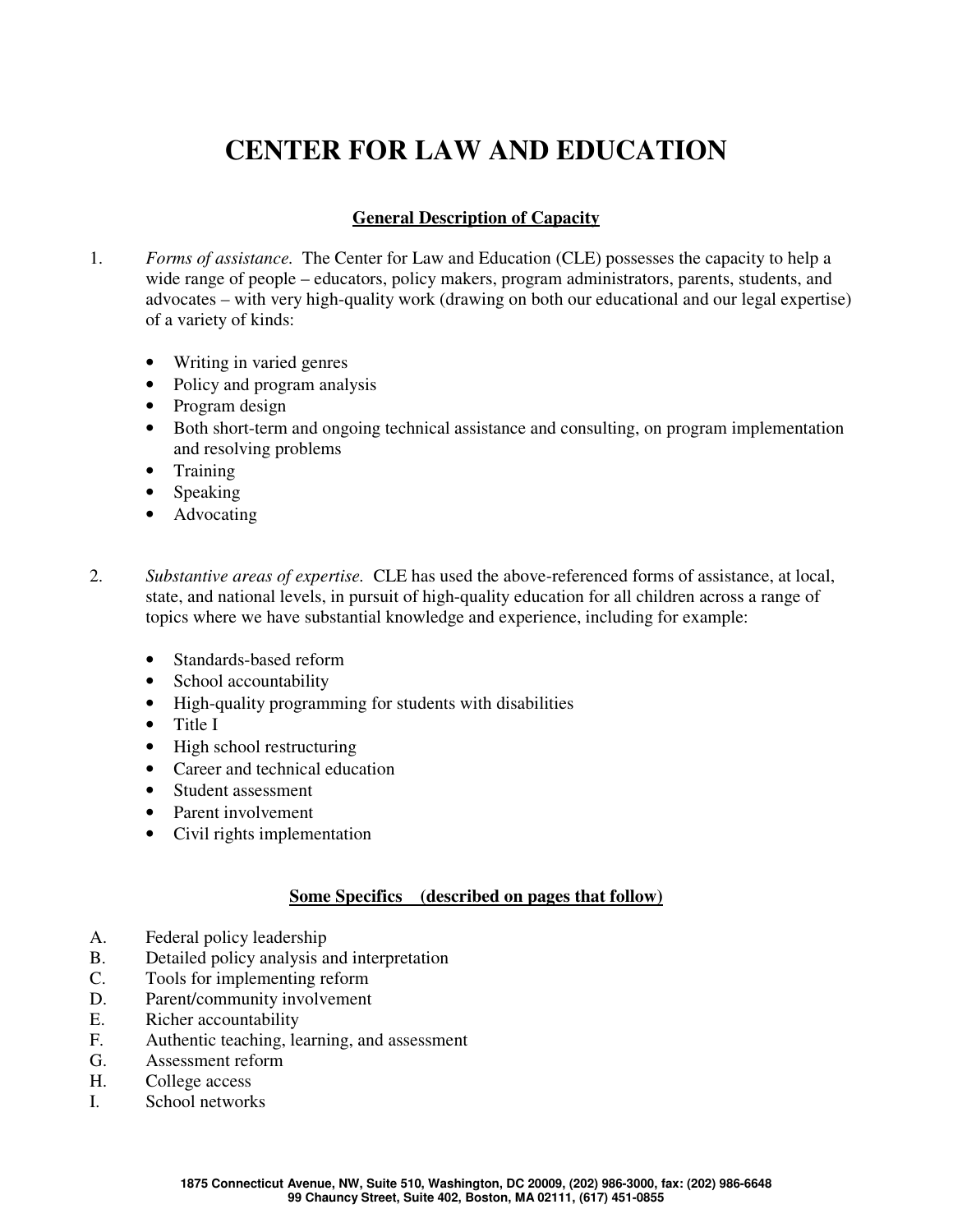- A. CLE has, for almost thirty years, taken early leads in envisioning ways to reshape major federal education programs to advance quality, equity, and democratic participation, and then following through with both the detailed policy positions and the persistence to pursue them through successful advocacy. CLE has done this:
	- 1. With Title I seeking from the mid 1980s onward to organize the program around ensuring that its students got help to master the same higher order skills and knowledge expected for all, instead of watered-down remediation with fragmented skill development; and seeking school-level provisions to deal with participation and program design, rather than assuming that accountability for student outcome measures can alone transform schools.
	- 2. With Perkins (and later, School-to-Work) seeking from the early 1980s to use vocational education reform as a way to detrack high schools (through academic-vocational integration at a high level, fully qualifying students for the full range of post-secondary education options; and through actively learning all aspects of an industry, not just narrowly defined occupational skills, in order both to create the broader activity base needed for integrating high-level academics and to help eliminate high schools' role in occupational stratification).
	- 3. With IDEA seeking to ensure that the learning goals, programs, and assessments of students with disabilities are all focused on ensuring successful access to, and help with, the same knowledge and skills that should be expected for other students – rather than assuming that physical mainstreaming is enough; or assuming that there is a dichotomy between the individual attention of an IEP process and ensuring real access to the same kind of knowledge; or assuming that when certain students need different ways of assessing their skills and knowledge it always means assessing different skills and knowledge; or assuming that while other students need a range of choices (for example in supplemental services or in public school choice under NCLB) to meet a variety of interests, learning styles, values, etc., for these students their disability basically defines their uniqueness.

(To see CLE's impact in these areas, one can trace back the threads of current policy consensus, starting with proposals many years ago on which CLE was initially the sole lead voice, to partial legislative enactment, to full enactment, to broader common acceptance.)

- B. CLE's staff has unsurpassed ability to analyze, translate, comment on, and explain to others the details of complex regulations and other policy documents that have the potential to advance or undermine reforms intended by underlying legislation. (For example, in the largest set of regulations issued for No Child Left Behind, on accountability and other topics such as schoolwide programs and teacher quality, large numbers of substantive changes were made that can be traced entirely to our very extensive comments.) We apply this ability in policy interpretation and analysis not only to national level work but to helping those at state and local level deal with implementation.
- C. CLE's policy-related tools for implementing reform have long been recognized for their quality and utility. Having had major impact on the shaping of Title I, the Perkins and School-to-Work Opportunities Acts, and portions of IDEA, we have typically produced implementation materials on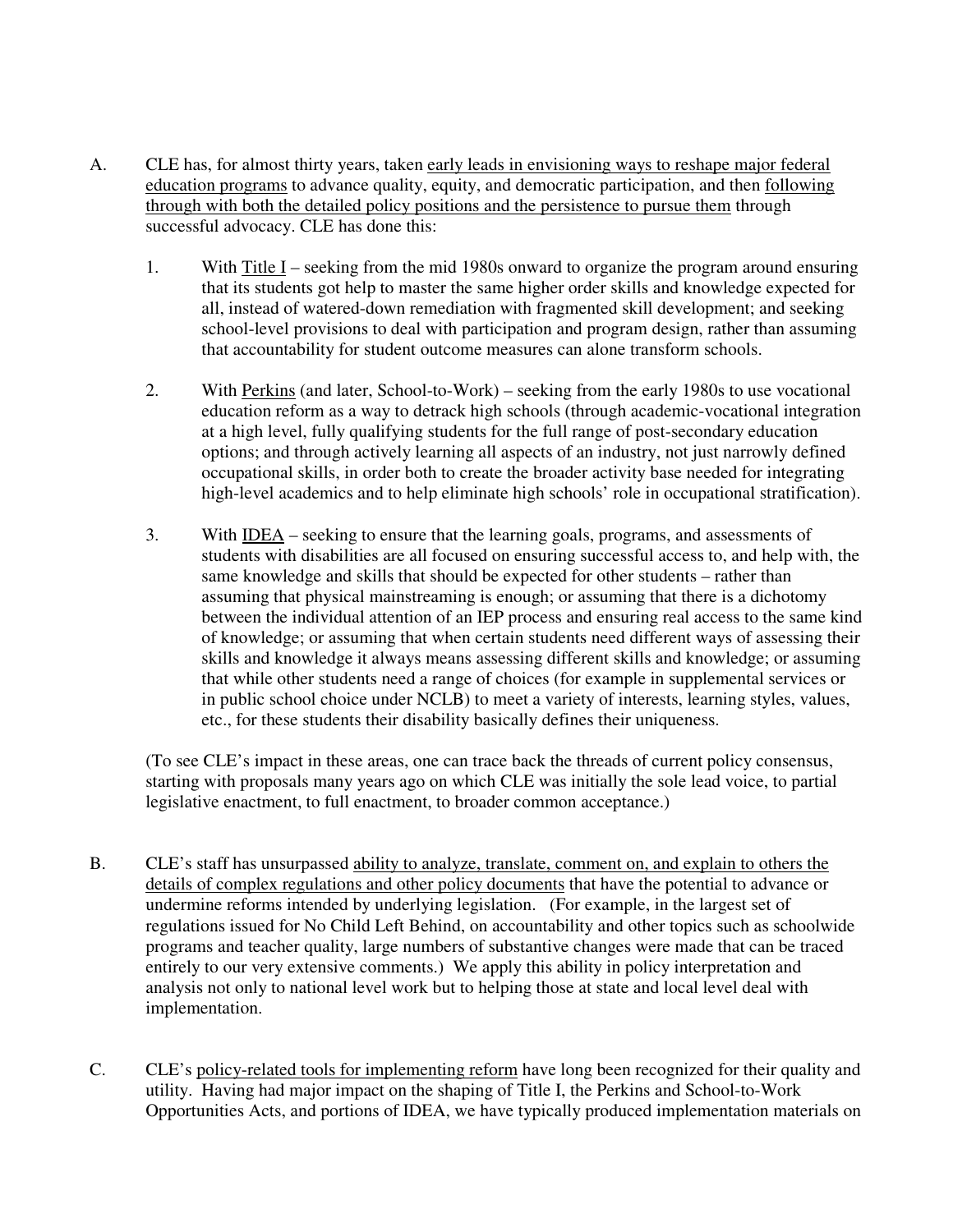how to use the laws to advance reform, the quality and utility of which has been widely appreciated. In the high school arena, we have also produced a short parent guide to high-school career academies, a guide on how to approach scheduling issues in small learning communities, and a guide to using federal Title I resources for high-school reform. Other tools are in the works – for example: (1) additional high-school material aimed at students and parents; (2) a coordinated set of modules (both materials and training designs) seeking to take a broader approach to school accountability (see separate bullet on richer approaches to school accountability) by framing key components of schools and school reform (such as learning goals, curriculum, pedagogy and teacher quality, individual attention, school- and classroom-based assessment, etc.) around a set of key questions that a school community should be able to answer in its community (e.g., "What should all our students learn?" "Is that what our school is teaching to all?" "Are we teaching it well?" "So, are they learning it?" etc.); (3) a tool for assessing major areas of state-level education policy and practice (e.g., standard-setting, regulation, grant-making, technical assistance, monitoring, etc.) in terms of whether they are well designed to foster rather than frustrate a vision of high-quality schools and the implementation of key school-level elements of quality; and (4) (a little further down the road) an interactive web-based learning tree for expanding on the information and issues in the school accountability modules. And after the Perkins Act is reauthorized (or replaced) next year, we would like to be able to produce a reform-oriented guide to implementing the new law. All our work is aimed at using policy, research, and practice to advance every student's rights to high-quality education, so our guides tend to be pretty distinct, for example, from other guides to federal programs.

- D. CLE has been a major vehicle for engaging parents and communities in school reform having taken the lead on creating strong parent involvement provisions in Title I and other federal programs, including IDEA in collaboration with national parent organizations, trained thousands of parents from virtually every state on their rights and how to use them for school improvement, developed and disseminated a range of materials both to help parents take initiative and to help schools more effectively engage parents in school change; and supported state and local advocacy organizations across the country. (We have also worked, for example, in Arizona, with a network of "learning community schools," each involving a team of administrators, teachers, and parents, on linking parent involvement with systemic school reform. In Boston, CLE is working at multiple school sites to ensure that the governance provisions of Title I/NCLB are implemented and that the voices of students and families are heard in the school improvement process.)
- E. Much of our work recently is focused on developing a richer system of school accountability not only in terms of richer and more valid measures of student achievement (see separate bullet on assessment reform) but also in moving beyond defining accountability simply in terms of student outcomes for which schools will be rewarded or punished. Rather, we operate from the notion that schools must be accountable, particularly to the families they serve, for providing the elements of a high-quality education that will enable students to achieve, and states must be accountable for ensuring that schools both fulfill that responsibility and have the supports and resources to do so. (The school- and state-level materials described in C(1) and (2) above exemplify this approach.)
- F. CLE's work combines an emphasis on policy reform (including policy mandates) with a recognition of the volitional nature of the core processes of teaching and learning, including a heavy emphasis on understanding the nature of rigorous authentic learning (based on the work of